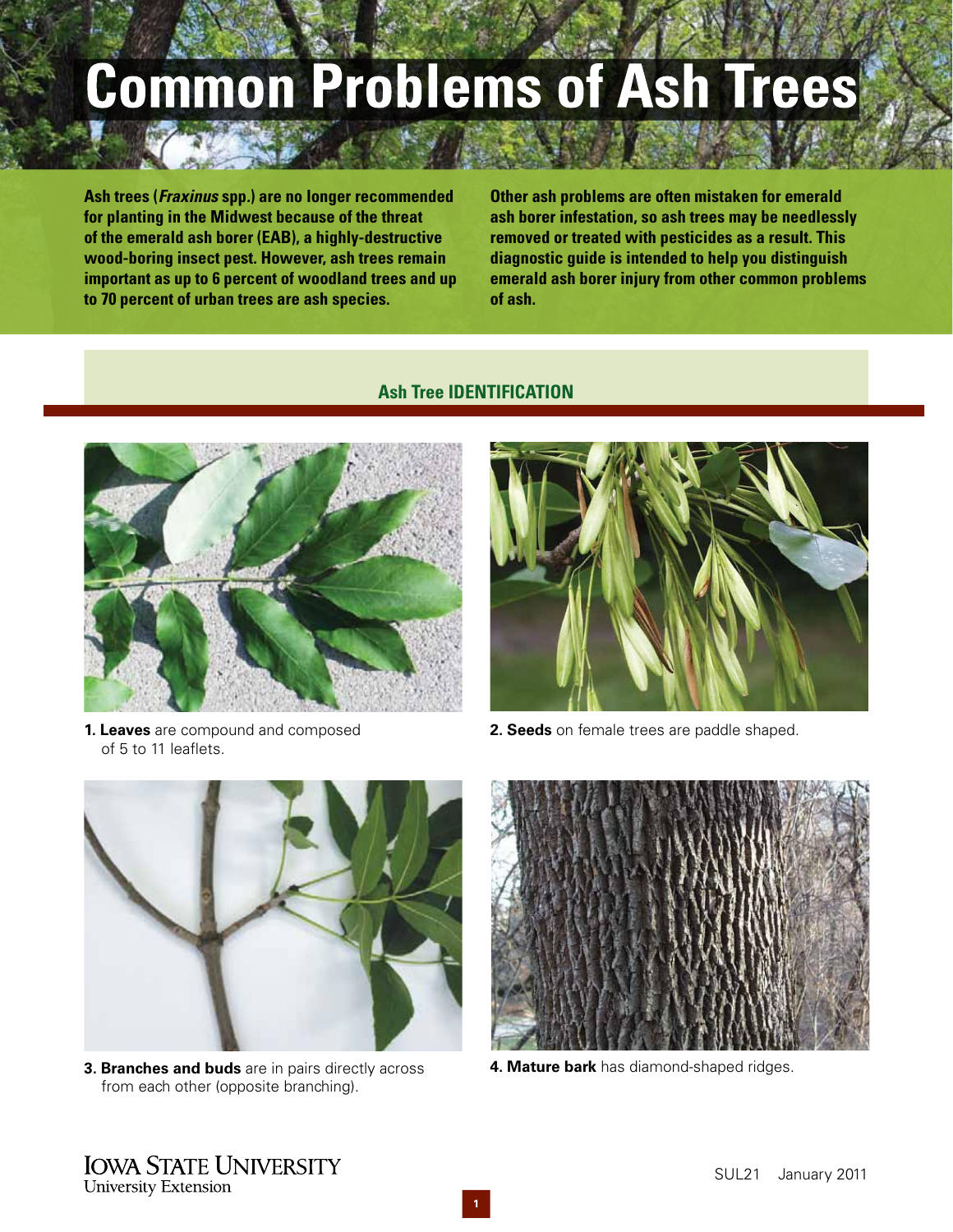# **SYMPTOMS AND SIGNS of Emerald Ash Borer**





**6. Suckers** grow on trunk and branches below **5. Branches** in canopy decline and die. **EAB activity.** EAB activity.







EAB larvae. We are seen to be a set of the fall of the fall.

**8. D-shaped 1/8 inch exit holes** are made through **7. EAB adult beetle. 7. EAB adults.** *bark by EAB adults.* 



**9.Winding tunnels** under the bark are caused by **10. Fully-grown EAB larva** in gallery under bark as it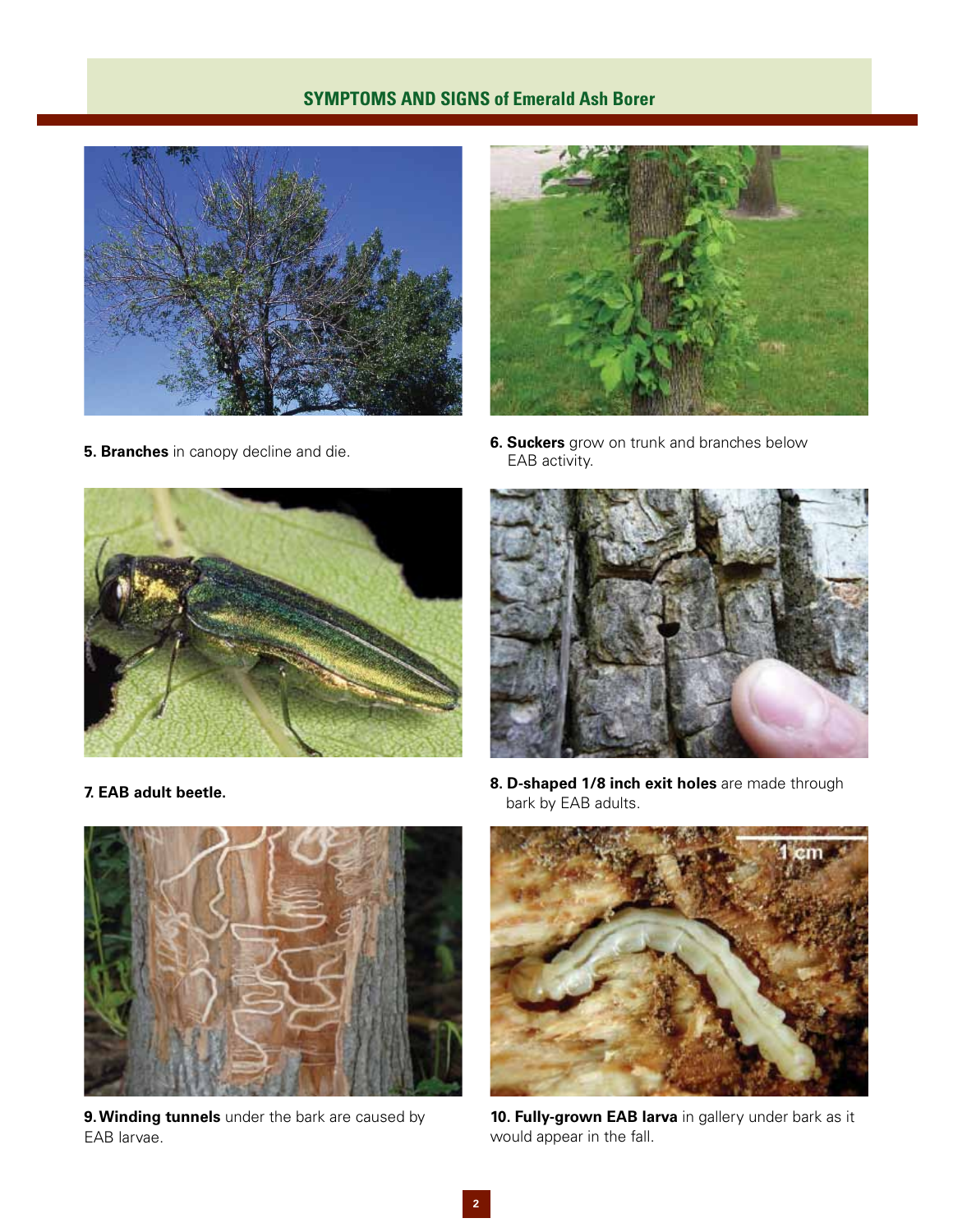**Ash trees have other problems in addition to EAB including decline, other insects, and diseases.** 

#### **Decline**

- **A gradual, generally irreversible decline in tree health. Symptoms include reduced growth, branch dieback, and a thinning canopy.**
- **Environmental stress and poor site conditions may contribute to decline.**
- **To prevent decline avoid injuring the trunk, soil compaction, and disturbance near the tree.**
- **If a tree is in decline, have it evaluated periodically by a trained arborist to make certain it is not a hazard.**



# **PROBLEMS that can be confused with Emerald Ash Borer**







13. Planting too deeply can lead to decline. The trunk should flare out like a bell where it meets the ground.

**11. Weed trimmer** damage to trunk. **12. Damage** by vehicle and poor site conditions.



**14. Limited rooting area** and site disturbances such as construction activity can lead to decline.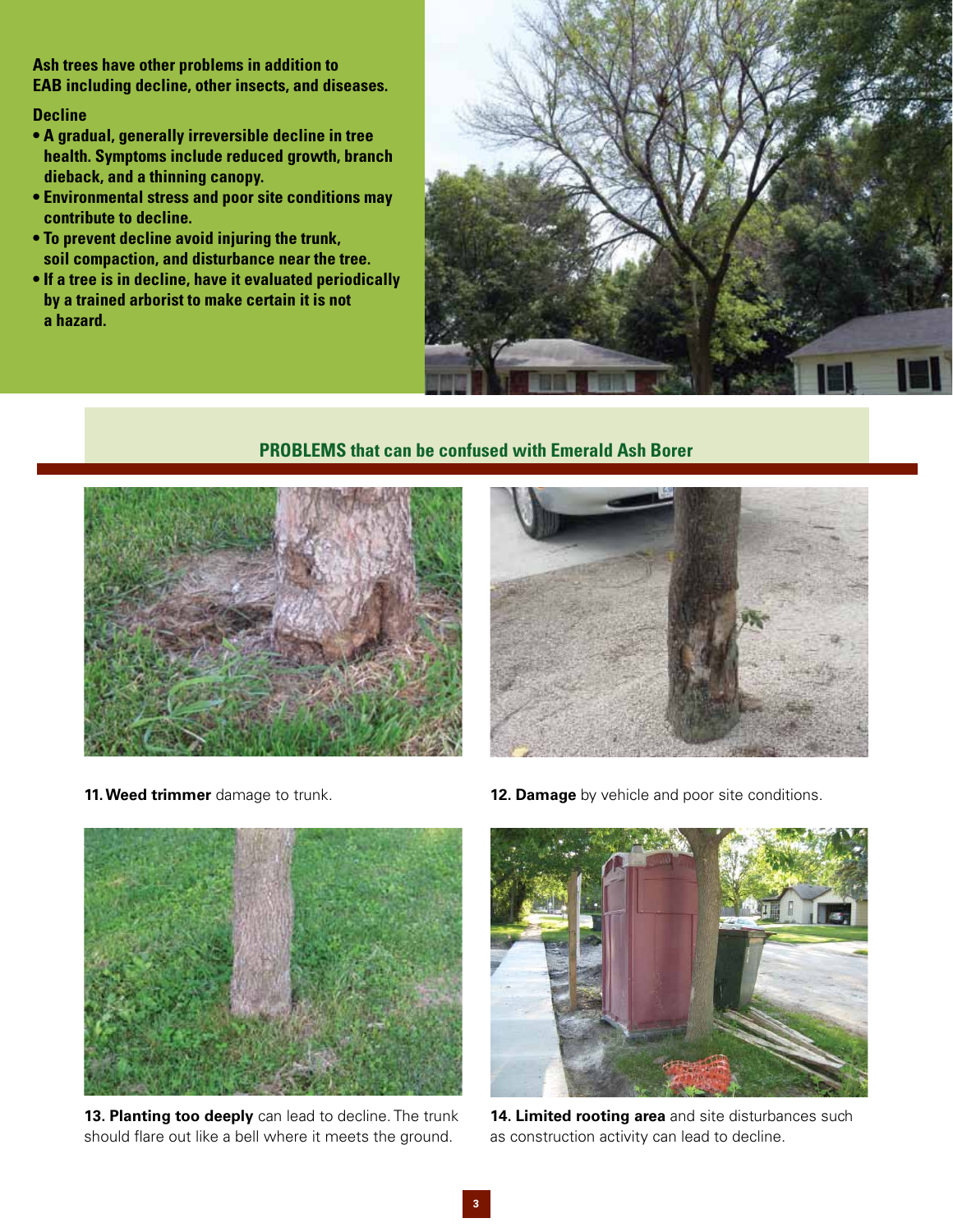#### **BORERS**

**In addition to EAB**, there are native insects that feed beneath the bark of ash. These borers tend to attack only stressed ash trees, unlike EAB that also will attack healthy trees. Symptoms and signs include tree decline, exit holes, and insects under the bark.



**15. Ash/lilac borer** larvae create deep tunnels low in the trunks and limbs of ash, lilac, and privet. This insect causes a gradual decline of the tree over several years.

**Prevention:** Keep the tree healthy by providing water during dry periods, removing dead or storm-injured branches, and by reducing or preventing stress. **Control:** Insecticides do not provide good control of wood-boring insects. Have the tree evaluated by an arborist to determine if it is a hazard tree.



**16. Ash bark beetles** are small insects that create winding tunnels beneath ash tree bark and buckshotsize exit holes in the bark.



**17. Flatheaded appletree borers** are white, legless larvae that feed under the bark, hollowing out the inner bark in a small area. Adults leave a D-shaped exit hole that is larger in size than the EAB. Flatheaded appletree borers can kill newly transplanted, young trees.



**18. Roundheaded borer** larvae tunnel deeply into the wood with no apparent pattern. Adults make large round exit holes. Two common roundheaded borers feeding on ash are the redheaded ash borer and banded ash borer.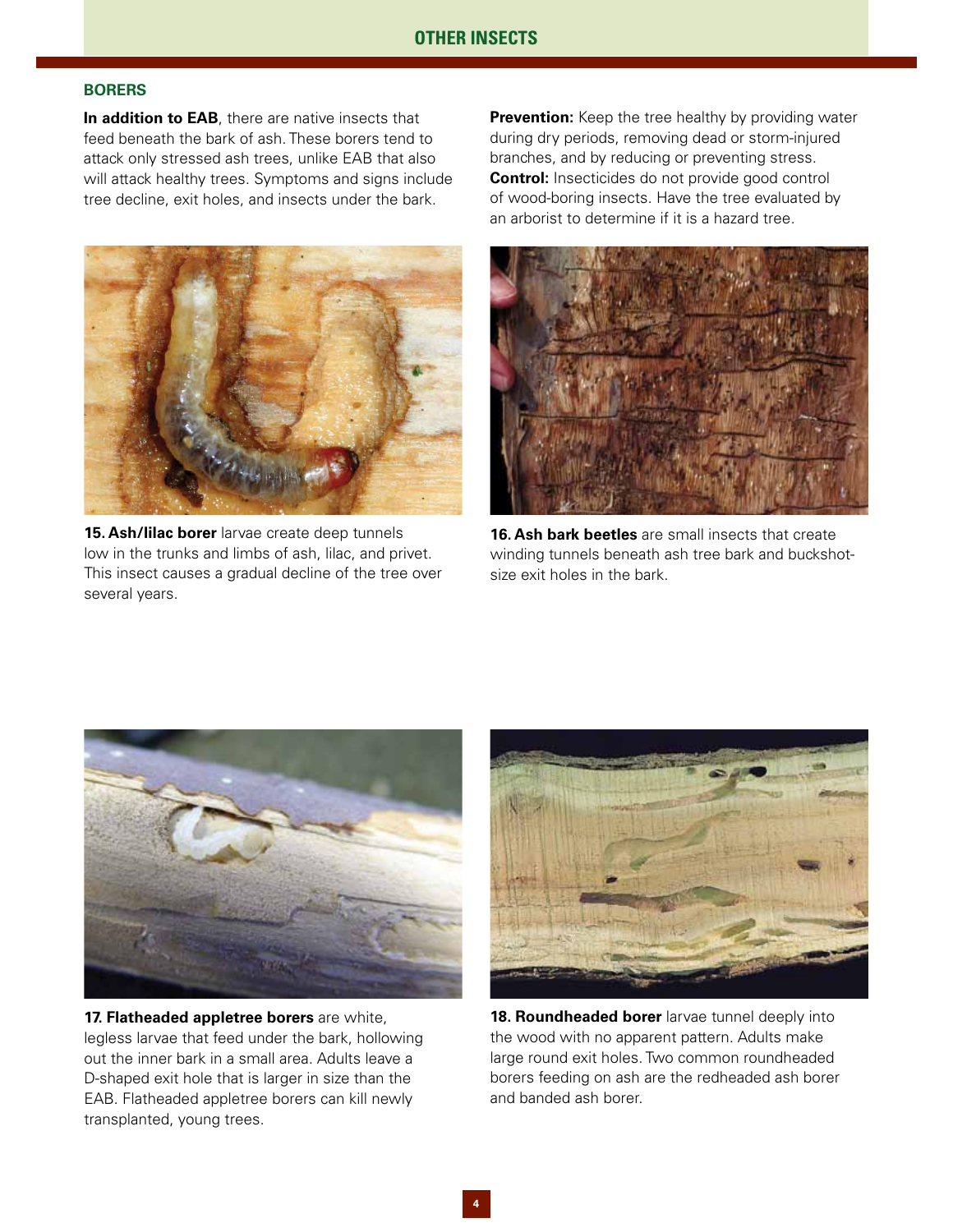#### **SAP FEEDERS and GALL MAKERS**

Several insects and mites attack ash trees and cause stress, discoloration or deformation. These pests harm only the appearance of trees and do not warrant control measures.



**19. Leafcurl ash aphids** feed on leaflets as they expand in the spring. The insect's body is covered in white, waxy strands. Feeding causes leaflets to twist and curl. In addition, aphids secrete clear, sticky honeydew, which can speckle anything under the tree. Natural enemies usually control the aphids.



**20. Oystershell scales** live under a protective waxy cover on the bark of trees and feed on plant sap, producing a sparse canopy, reduced tree growth, and branch dieback. Treatments should be timed with egg hatch in the spring. Treat the infested plant with horticultural oil or insecticidal soap; repeat in 7 days.



**21. Ash plant bug** adults and nymphs feed on ash leaflets in early May as they unfold, producing speckled areas on the leaflets. Later they appear as brown areas. Severe infestations may cause premature leaf drop, but new leaves are formed by mid-summer.



**22. Ash flower gall mites** feed on the developing flowers of male ash trees in early spring causing flower buds to form unattractive galls. These galls start out green, then turn brown to black and persist over the winter. These galls are considered harmless because they do not affect the growth or survival of the tree.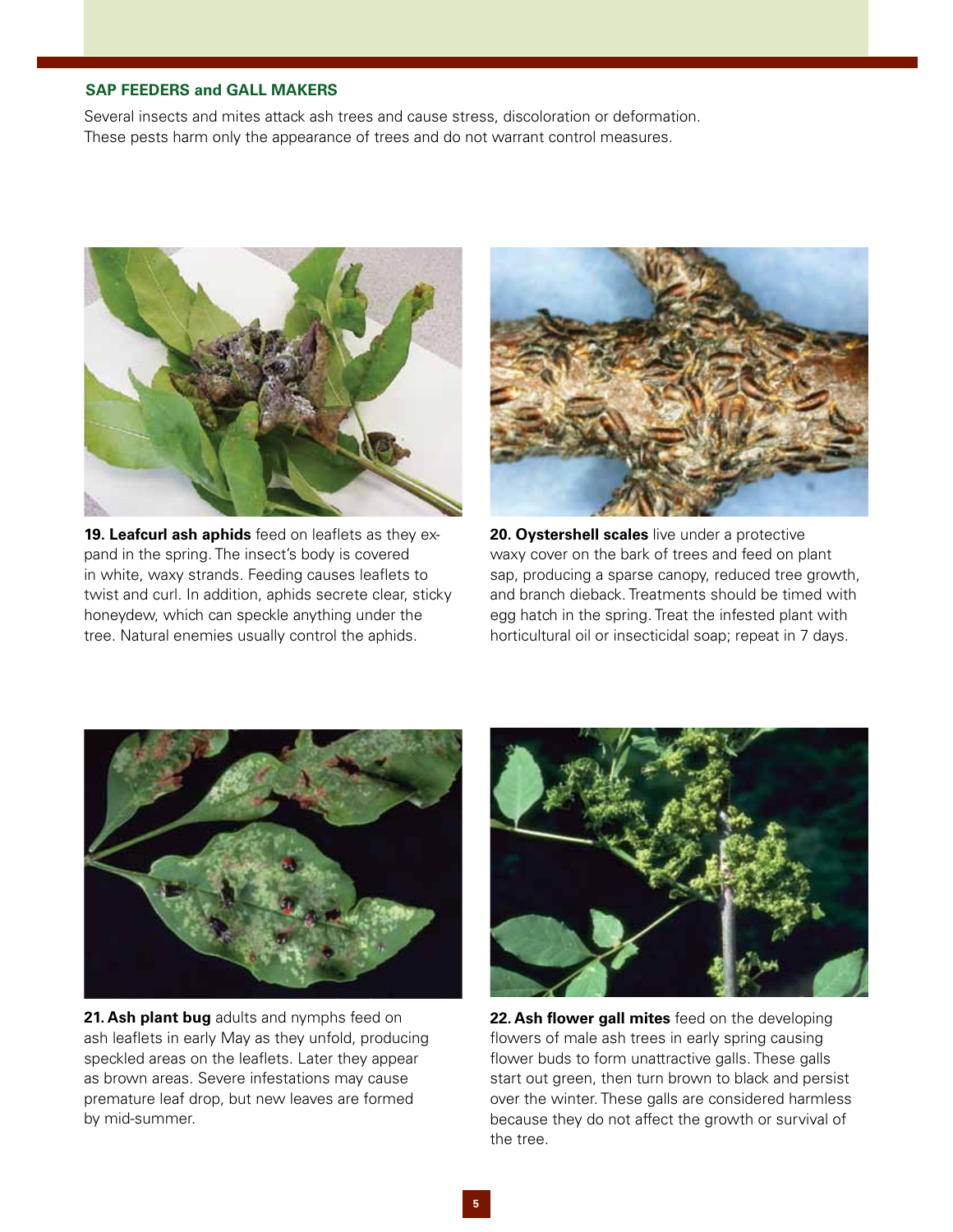### **DISEASES**



**23. Ash anthracnose** produces irregular brown spots **24. Leaves fall** from anthracnose-infected trees in the



on twisted leaflets. spring. Trees generally produce another set of leaves in 4 to 6 weeks. No treatments are recommended.



**25.Verticillium wilt** can be fatal to ash trees. Leaves on affected branches wilt and die, usually in July and August. Branches of infected trees die or decline over several years.



**26.Verticillium wilt-infested branches** show streaks of green to brown discoloration under the bark. There are no effective treatments. Replace with a tree that is not susceptible to this disease.



**27. Ash rust** produces slightly raised, bright orange areas on leaves, petioles, and green twigs. No treatments are recommended.



**28. Close-up of ash rust sporulating.**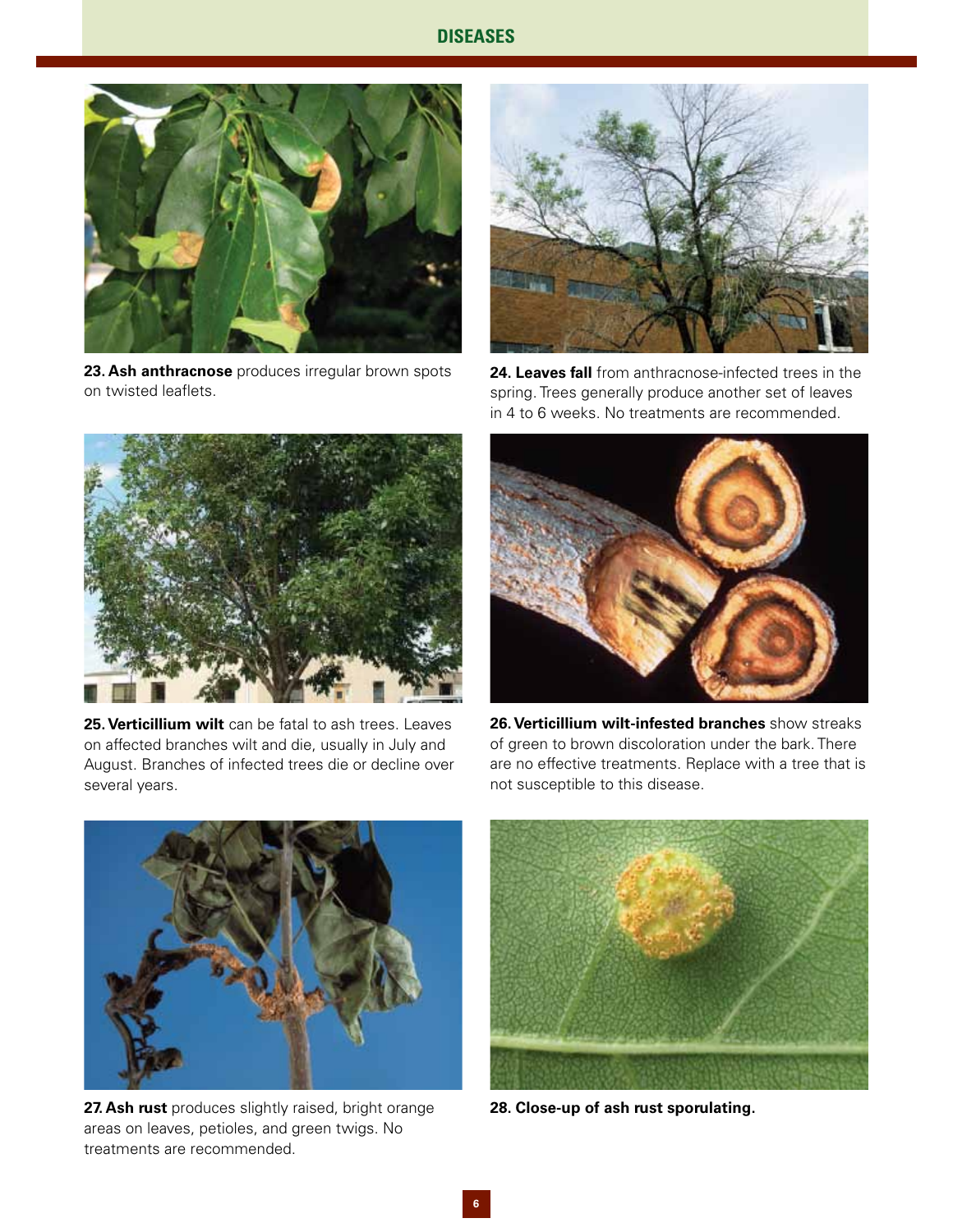**Use this chart to compare common symptoms of Emerald Ash Borer infestation with other problems of ash trees.**

# **SYMPTOM COMPARISON CHART**

**for Emerald Ash Borer infestation and other problems of ash trees** 

|                             | <b>SYMPTOMS</b>          |                           |                             |                               |                              |                          |
|-----------------------------|--------------------------|---------------------------|-----------------------------|-------------------------------|------------------------------|--------------------------|
| <b>PROBLEMS</b>             | <b>Branch</b><br>dieback | <b>Thinning</b><br>canopy | <b>Epicormic</b><br>sprouts | <b>D-shaped</b><br>exit holes | S shaped<br>larval galleries | Woodpecker<br>damage     |
| <b>Emerald ash borer</b>    | ×                        | ×                         | ×                           | $\boldsymbol{\ast}$           | $\boldsymbol{\ast}$          | $\boldsymbol{\varkappa}$ |
| <b>Planted too deeply</b>   | ×                        | ×                         |                             |                               |                              |                          |
| <b>Trunk injury</b>         | ×                        | ×                         | ×                           |                               |                              |                          |
| <b>Poor site conditions</b> | ×                        | ×                         | ×                           |                               |                              |                          |
| <b>Ash anthracnose</b>      |                          | ×                         |                             |                               |                              |                          |
| <b>Ash rust</b>             |                          |                           |                             |                               |                              |                          |
| <b>Verticillium wilt</b>    | ×                        | $\boldsymbol{\varkappa}$  | $\pmb{\times}$              |                               |                              |                          |
| <b>Ash decline</b>          | ×                        | ×                         |                             |                               |                              |                          |
| <b>Ash plant bug</b>        | ×                        | ×                         |                             |                               |                              |                          |
| <b>Ash sawfly</b>           |                          | $\boldsymbol{\varkappa}$  |                             |                               |                              |                          |
| <b>Leafcurl ash aphid</b>   |                          | $\boldsymbol{\varkappa}$  |                             |                               |                              |                          |
| <b>Ash flower gall mite</b> |                          | ×                         |                             |                               |                              |                          |
| <b>Oystershell scale</b>    | ×                        | ×                         | $\pmb{\times}$              |                               |                              |                          |
| <b>Ash/lilac borers</b>     | ×                        | ×                         |                             |                               |                              | ×                        |
| Eastern ash bark beetle     | $\boldsymbol{\ast}$      | ×                         |                             |                               |                              | ×                        |
| <b>Flatheaded borers</b>    | ×                        | ×                         |                             | $\bigstar$                    |                              | ×                        |
| <b>Roundheaded borers</b>   | ×                        | ×                         | ×                           |                               |                              | ×                        |